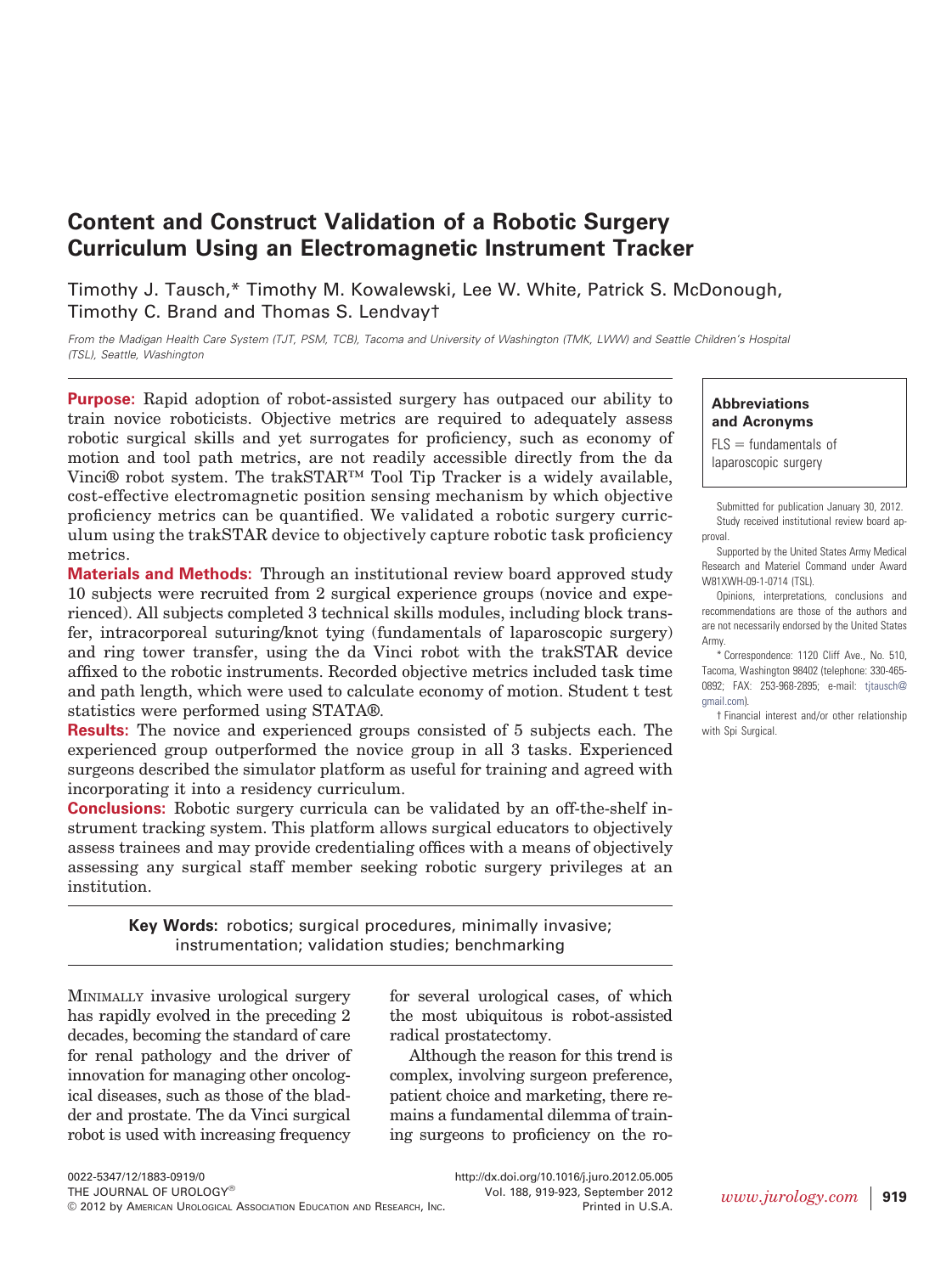botic platform. Inherent in the rapid adoption of new technology is the need to establish training curricula to develop surgeon competency, in addition to instituting standardized credentialing processes. Safe, effective clinical application of new technology must be determined by professionals in the field with adaptation of applicable training platforms and assessment methods. In a recent best practices article Lee et al reported that the American Urological Association Laparoscopy and Robotic Surgery Committee determined that validation and curriculum development must occur together.<sup>1</sup>

Curriculum design consists of validation of training platforms based on benchmarks set by experts, allowing trainees to practice in a safe environment with the objective of achieving a level commensurate with that of experts.<sup>[2](#page-4-1)</sup> To effectively compare novice to experienced robotic surgeons a training platform must incorporate quantitative metrics as measures of surgeon performance. We sought to prove the construct, face and content validity of a robotic surgical skills curriculum using trakSTAR, an off-theshelf electromagnetic tracking device.

## **METHODS**

We performed a prospective, institutional review board approved study to evaluate the face, construct and content validity of a robotic surgical skills curriculum. We affixed the trakSTAR electromagnetic tracking device to training daVinci robot instruments, which allowed us to gather time and economy of motion performance metrics. The device is commercially available and more cost-effective than other simulation platforms available to training programs. It can be attached to the da Vinci tools.

We enrolled 10 subjects, including 5 experienced and 5 novice robotic surgeons. The experienced group consisted of urology faculty from multiple institutions with at least 50 robotic cases completed. The novice group consisted of postgraduate years 1 to 4 urology residents from a tertiary military medical facility, of whom none had performed cases as a surgeon at the console.

All subjects used the robot to perform 3 tasks, including 2 from previously validated FLS training curricula and a new, modified task, that is block transfer and intracorporeal knot tying  $(FLS)$ ,<sup>3</sup> and ring tower transfer [\(fig. 1\)](#page-1-0). Data were gathered by the proprietary software included with the tracking device.

All subjects were given a standardized introduction to the robotic surgery platform and then had 10 minutes to practice before testing to minimize any practice effect. Before the start of each task a standardized set of task instructions was read to the subjects. The first task performed was the block transfer exercise, in which 2 Maryland dissectors were used to transfer 6 objects between 12 pegs on a peg board. The second task was the simple suture and intracorporeal knot exercise. In this exercise 2 da Vinci large needle drivers were used to place a 3-zero polyglactin suture cut to 15 cm long through a longitudinally slit Penrose drain and tie an intracorporeal knot.



**Figure 1.** Ring tower transfer requires significant camera and clutching maneuvers for completion.

<span id="page-1-0"></span>These study tasks were performed in accordance with protocols previously established in validation studies of the FLS curriculum.

The final task was the ring tower transfer, in which a series of rings was removed from a central obstacle, placed on peripheral obstacles and replaced in order. This exercise requires significant camera and clutching maneuvers, which we hypothesized would significantly distinguish novice from experienced robotic surgeons.

Exercise performance was scored by the trakSTAR device using the standard metrics of time, path length and economy of motion. Measured time was the duration in seconds required to complete the task. Calculated economy of motion, which is a surrogate for precision, was derived from time divided by path length.<sup>4</sup> An observer assigned penalty was assessed for dropping blocks or rings and for failing to precisely place suture and adequately tie the intracorporeal knot. Mean performance metrics were compared between the 2 groups with the independent t test using STATA®.

After finishing the tasks all subjects completed a nonvalidated questionnaire to rate parameters of face and content validity. In the questionnaire the training platform was rated on a 5-point Likert scale on parameters such as ease of use, perceived accuracy of proficiency assessment and overall relevance of the platform to robotic surgical education.

### **RESULTS**

Experienced surgeons significantly outperformed novices on all metrics [\(table 1\)](#page-2-0). Statistically significant differences were found between the 2 groups in time to task completion as well as economy of motion for all 3 tasks. Mean performance time and economy of motion were most similar between the groups in the peg transfer and intracorporeal suturing exercises with stark differences observed for the ring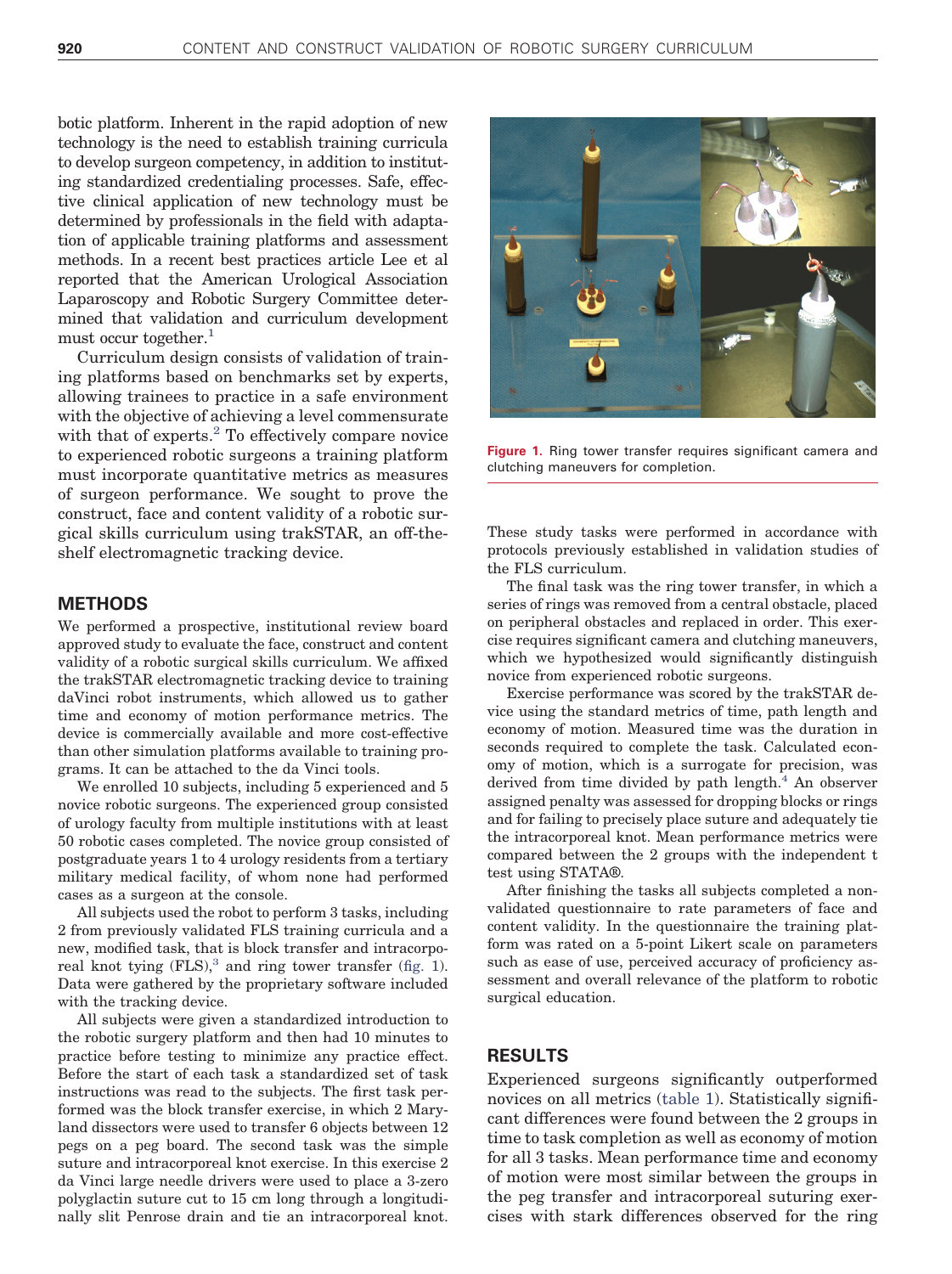| Task (metric)           | Mean Novice (95% CI)       | Mean Experienced (95% CI)  | p Value |
|-------------------------|----------------------------|----------------------------|---------|
| Block transfer:         |                            |                            |         |
| Time (secs)             | 128.6<br>$(94.1 - 163.1)$  | 84.65<br>$(70.3 - 98.9)$   | 0.006   |
| Motion economy (cm/sec) | 2.168<br>$(1.6 - 2.7)$     | $(2.6 - 2.9)$<br>2.750     | 0.012   |
| Intracorporeal suture:  |                            |                            |         |
| Time (secs)             | $(112.1 - 243.1)$<br>177.6 | $(71.8 - 109.6)$<br>90.70  | 0.004   |
| Motion economy (cm/sec) | 1.306<br>$(1.0 - 1.6)$     | $(1.1 - 2.4)$<br>1.770     | 0.0498  |
| Ring tower transfer:    |                            |                            |         |
| Time (secs)             | $(137.6 - 965.6)$<br>551.6 | 162.5<br>$(121.3 - 203.7)$ | 0.016   |
| Motion economy (cm/sec) | 1.276<br>$(1.1 - 1.4)$     | 1.996<br>$(1.6 - 2.4)$     | 0.001   |

<span id="page-2-0"></span>**Table 1.** *Novice and professional surgeon results of robotic surgical skills curriculum*

tower task (time and economy of motion 551.6 and 1.276 cm per second for novices vs 162.5 and 1.996 cm per second for experienced surgeons,  $p = 0.016$ and 0.001, respectively). There were no observer enforced penalties committed by participants in either group.

[Figure 2](#page-2-1) shows a representative graphic of a 3-dimensional tool path comparing a novice to an experienced robotic surgeon who each completed the block transfer task. There were immediately apparent differences between them with much more precise tool trajectories achieved by the experienced surgeon.

[Table 2](#page-3-0) lists face and content validity questionnaire results. All participants rated the curriculum as representative of robotic skills and tracking device affixation did not detract from robot function. Experienced surgeon answers on content validity suggested that the curriculum is relevant to robotic training and representative of robotic surgical skills.

## **DISCUSSION**

Objective metrics can assess proficiency as novice robotic surgeons train. However, to our knowledge what is not known at this time is how these objective metrics translate into actual performance on the robot. Current studies of the impact of training on robotic performance rely on comparisons between objective simulator data and subjective robotic performance data. Objective performance assessments are essential to attain data free from the confounding biases inherent to subjective performance eval-uation.<sup>[5](#page-4-4)</sup>

To our knowledge we performed the first prospective, institutional review board approved study to establish the face, content and construct validity of a daVinci surgical skills curriculum that provides objective measurement of surgeon performance by gathering data using an electromagnetic tracking device affixed to the instruments. Previous studies correlated performance on laparoscopic simulators with improvement in laparoscopic surgical skills. $6,7$ As different robotic simulator platforms are validated and introduced into residency and robotic training programs, the usefulness of these devices as trainers must be determined and weighed against the cost of acquisition and maintenance. A curriculum that provides objective assessment of robotic



<span id="page-2-1"></span>Figure 2. Tool tip paths for subjects during block transfer task. Note noneconomic motions by novice vs precise task completion by experienced robotic surgeon. Blue curve indicates left tool. Red curve indicates right tool.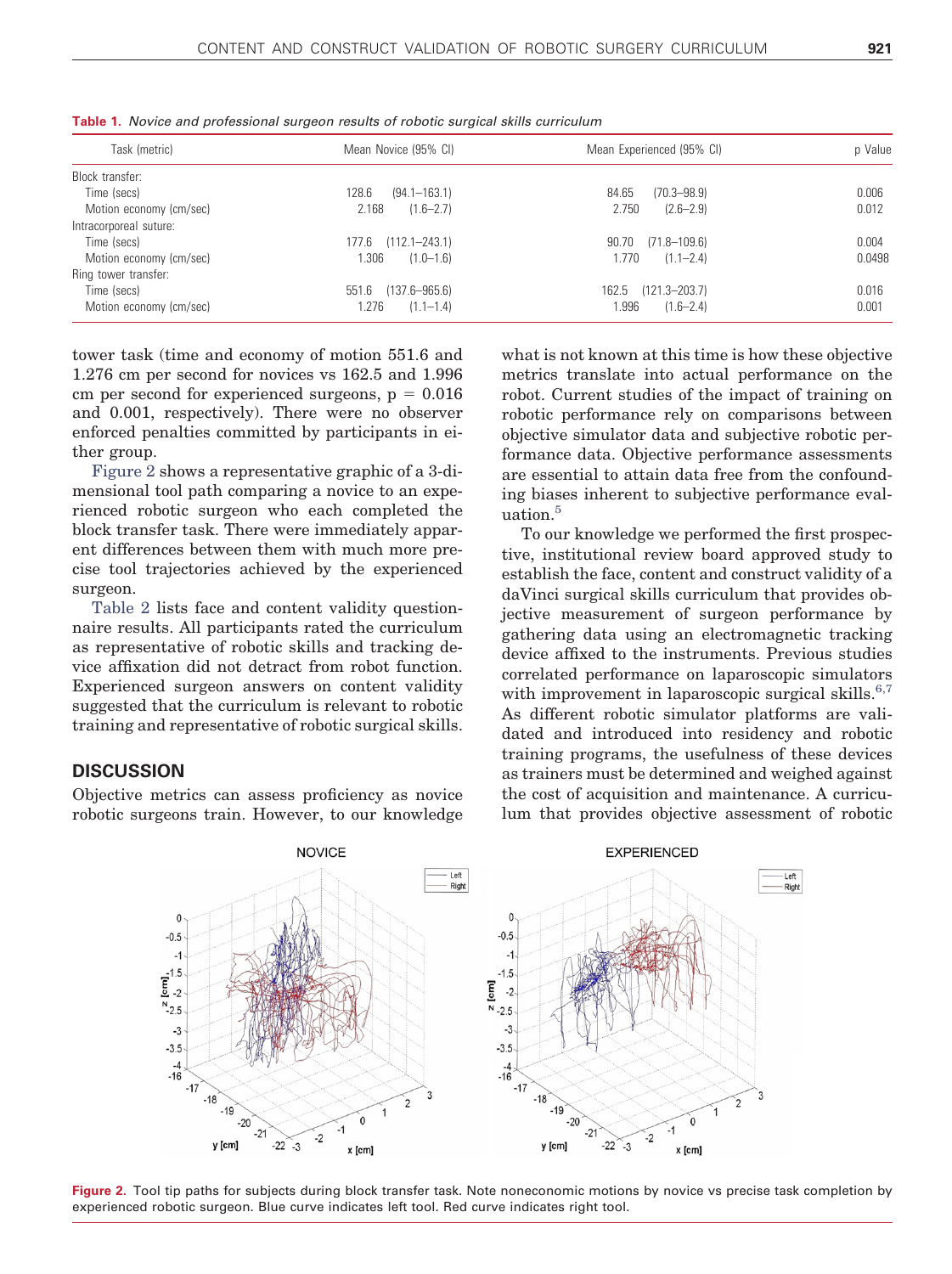<span id="page-3-0"></span>**Table 2.** *Questionnaire results proving face and content validity*

|                                                                                                                   | Score          |         |
|-------------------------------------------------------------------------------------------------------------------|----------------|---------|
| Question                                                                                                          | <b>Novices</b> | Experts |
| This simulation platform was easy to use                                                                          | 48             | 5       |
| Optics of this simulation platform were adequate                                                                  | 5              | 5       |
| Depth perception was not problem                                                                                  | 5              | 5       |
| Instrument movements during task performance<br>were not problem                                                  | 5              | 5       |
| Robotic task performance on this simulation<br>platform compared to robotic task performance<br>without simulator | 5              | 5       |
| This simulation platform accurately assessed my<br>proficiency with robotic task performance                      |                | 5       |
| This simulation platform is:                                                                                      |                |         |
| Relevant to robotic surgery                                                                                       |                | 5       |
| Useful as practice format for robotic surgery                                                                     |                | 5       |
| Useful training tool for residents                                                                                |                | 5       |
| Useful instrument for measuring performance<br>assessment in robotic surgical training                            |                | 4.8     |
| There is role for reality based simulation for<br>robotic surgical training                                       |                | 5       |

performance can serve as a reference to evaluate trainee progression. This information would also be useful when establishing proficiency before actual cases.

The metrics that we used to evaluate subjects are similar to those used in previous laparoscopic simulation studies and to those recorded by other robotic simulators.<sup>[8,9](#page-4-6)</sup> Task time is a clear reflection of overall proficiency and the experienced group had faster task times than the novice group for all 3 tasks. Economy of motion, which is a surrogate for precision, improves along with subjective improvement in proficiency.[7,10](#page-4-7) In our study experienced surgeons had significantly shorter path length and higher economy of motion scores for all 3 tasks. This finding is in agreement with previous laparoscopic simulation studies in which the experts were more likely than novices to keep the instruments in central view.[9](#page-4-8) The dramatic difference in performance between the experienced and novice groups in this study was not unexpected. It is attributable to the superior laparoscopic surgical skills and overall superior proficiency on the da Vinci robotic surgical system of those with experience.

An issue of the implementation of various virtual reality simulation platforms is the monetary cost of the devices. The trakSTAR is significantly less expensive (approximately \$4,000) than any

other commercially available, all inclusive training platform.

Questionnaire results demonstrate that all subjects deemed the training curriculum acceptable for implementation into training programs. There were no significant differences between the 2 groups in the overall assessment of the training platform. All subjects agreed that the curriculum provided a forum in which robotic surgical skills were accurately represented and none reported difficulty with the addition of the tracking device. Questionnaire results provide evidence that this curriculum is a reasonable option for assessing performance on the da Vinci Surgical System.

Study limitations include our small subject size of 5 experienced and 5 novice robotic surgeons. Power analysis based on a previous study by our group<sup>11</sup> suggested that this small of a group could detect a statistically significant difference between the cohorts and this was the case. Also, the training platform requires a robot to perform the tasks, necessitating a dedicated training robot or the removal of one from clinical application. Further studies, and consensus among experts and professionals in our field must be reconciled to validate and establish training curricula and ultimately credentialing processes for urological surgeons to safely and effectively implement the robot in patient care.

#### **CONCLUSIONS**

Robotic surgery applications are penetrating many aspects of urological care and objectively measuring surgical proficiency is required to optimize outcomes. To our knowledge this is the first study to validate a novel robotic surgical skills curriculum that used an electromagnetic tracking device to generate objective performance metrics. Training programs can implement such a curriculum into resident education with the aim of providing novices with a safe learning environment to hone skills and achieve the level of expert benchmarks. Further study must be done to standardize such curricula to establish guidelines for the credentialing of robotic surgeons.

### **ACKNOWLEDGMENTS**

[Figure 1](#page-1-0) was adapted from a task by the Chamberlain Group, Great Barrington, Massachusetts.